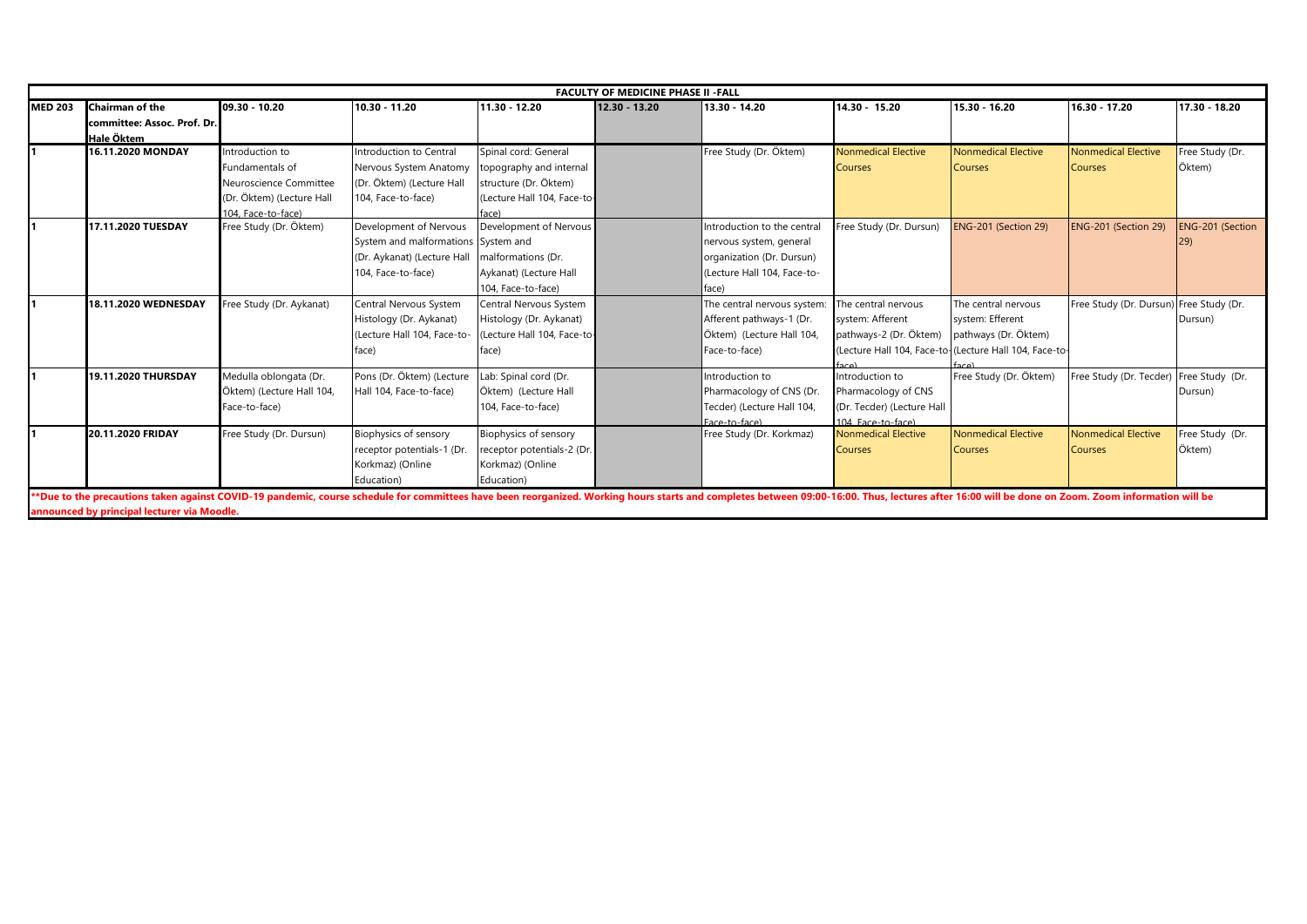| <b>MED 203</b><br>10.30 - 11.20<br>15.30 - 16.20<br><b>Chairman of the</b><br>09.30 - 10.20<br>11.30 - 12.20<br>14.30 - 15.20<br>16.30 - 17.20<br>12.30 - 13.20<br>13.30 - 14.20<br>committee: Assoc. Prof.<br>Dr. Hale Öktem<br>Cerebellum (Dr. Öktem)<br>23.11.2020 MONDAY<br>Mesencephalon (Dr.<br>Cellular Responses of the Congenital<br>Free Study (Dr. Öktem)<br><b>Nonmedical Elective</b><br><b>Nonmedical Elective</b><br><b>Nonmedical Elective</b><br>Öktem) (Lecture Hall 104,<br>(Lecture Hall 104, Face-to central nervous system<br>Malformations of<br><b>Courses</b><br><b>Courses</b><br><b>Courses</b><br>Face-to-face)<br>to Injury (Dr. Boduroğlu)<br>CNS (Dr.<br>face)<br>Lecture Hall 104, Face-to-Boduroğlu)<br>(Lecture Hall 104.<br>face)<br>Eaco-to-face)<br>24.11.2020 TUESDAY<br>Free Study (Dr. Dursun)<br>Introduction of<br>Free Study (Dr. Acar)<br>Free Study (Dr. Acar)<br>ENG-201 (Section 29)<br>ENG-201 (Section 29)<br>Streptoccocus<br>Microorganisms to CNS-<br>pneumoniae (Dr. Acar)<br>(Dr. Tülek) (Lecture Hall<br>Lecture Hall 104, Face-to-<br>104, Face-to-face)<br>face)<br>Haemophilus influenzae<br>25.11.2020 WEDNESDAY<br>Lab: Central nervous<br>Free Study (Dr. Dursun)<br>Free Study (Dr. Öktem)<br>Sensory physiology,<br>Sensory physiology,<br>Free Study (Dr. Aykanat)<br>system histology (Dr.<br>(Dr. Acar) (Lecture Hall<br>sensory receptors and<br>sensory receptors and<br>Aykanat) (Online<br>104, Face-to-face)<br>receptor potentials (Dr.<br>receptor potentials (Dr.<br>Dursun) (Lecture Hall<br>Education)<br>Dursun) (Lecture Hall<br>104, Face-to-face)<br>104, Face-to-face)<br>Free Study (Dr. Öktem)<br>Cranial nerves (1-6) (Dr.<br>Cranial nerves (1-6) (Dr.<br>26.11.2020 THURSDAY<br>Somatic sensation -<br>Somatic sensation - pair<br>Somatic sensation - pain<br>Free Study (Dr. Aykanat)<br>Öktem) (Lecture Hall 104,<br>and thermal sensation<br>Öktem) (Lecture Hall 104<br>touch and position (Dr<br>and thermal sensation<br>Face-to-face)<br>Face-to-face)<br>Dursun) (Lecture Hall<br>(Dr. Dursun) (Lecture Hall (Dr. Dursun) (Lecture Hall | 17.30 - 18.20<br>Free Study (Dr.<br>Boduroğlu) |
|----------------------------------------------------------------------------------------------------------------------------------------------------------------------------------------------------------------------------------------------------------------------------------------------------------------------------------------------------------------------------------------------------------------------------------------------------------------------------------------------------------------------------------------------------------------------------------------------------------------------------------------------------------------------------------------------------------------------------------------------------------------------------------------------------------------------------------------------------------------------------------------------------------------------------------------------------------------------------------------------------------------------------------------------------------------------------------------------------------------------------------------------------------------------------------------------------------------------------------------------------------------------------------------------------------------------------------------------------------------------------------------------------------------------------------------------------------------------------------------------------------------------------------------------------------------------------------------------------------------------------------------------------------------------------------------------------------------------------------------------------------------------------------------------------------------------------------------------------------------------------------------------------------------------------------------------------------------------------------------------------------------------------------------------------------------------------------------------------------------------------------------|------------------------------------------------|
|                                                                                                                                                                                                                                                                                                                                                                                                                                                                                                                                                                                                                                                                                                                                                                                                                                                                                                                                                                                                                                                                                                                                                                                                                                                                                                                                                                                                                                                                                                                                                                                                                                                                                                                                                                                                                                                                                                                                                                                                                                                                                                                                        |                                                |
|                                                                                                                                                                                                                                                                                                                                                                                                                                                                                                                                                                                                                                                                                                                                                                                                                                                                                                                                                                                                                                                                                                                                                                                                                                                                                                                                                                                                                                                                                                                                                                                                                                                                                                                                                                                                                                                                                                                                                                                                                                                                                                                                        |                                                |
|                                                                                                                                                                                                                                                                                                                                                                                                                                                                                                                                                                                                                                                                                                                                                                                                                                                                                                                                                                                                                                                                                                                                                                                                                                                                                                                                                                                                                                                                                                                                                                                                                                                                                                                                                                                                                                                                                                                                                                                                                                                                                                                                        |                                                |
|                                                                                                                                                                                                                                                                                                                                                                                                                                                                                                                                                                                                                                                                                                                                                                                                                                                                                                                                                                                                                                                                                                                                                                                                                                                                                                                                                                                                                                                                                                                                                                                                                                                                                                                                                                                                                                                                                                                                                                                                                                                                                                                                        |                                                |
|                                                                                                                                                                                                                                                                                                                                                                                                                                                                                                                                                                                                                                                                                                                                                                                                                                                                                                                                                                                                                                                                                                                                                                                                                                                                                                                                                                                                                                                                                                                                                                                                                                                                                                                                                                                                                                                                                                                                                                                                                                                                                                                                        |                                                |
|                                                                                                                                                                                                                                                                                                                                                                                                                                                                                                                                                                                                                                                                                                                                                                                                                                                                                                                                                                                                                                                                                                                                                                                                                                                                                                                                                                                                                                                                                                                                                                                                                                                                                                                                                                                                                                                                                                                                                                                                                                                                                                                                        |                                                |
|                                                                                                                                                                                                                                                                                                                                                                                                                                                                                                                                                                                                                                                                                                                                                                                                                                                                                                                                                                                                                                                                                                                                                                                                                                                                                                                                                                                                                                                                                                                                                                                                                                                                                                                                                                                                                                                                                                                                                                                                                                                                                                                                        |                                                |
|                                                                                                                                                                                                                                                                                                                                                                                                                                                                                                                                                                                                                                                                                                                                                                                                                                                                                                                                                                                                                                                                                                                                                                                                                                                                                                                                                                                                                                                                                                                                                                                                                                                                                                                                                                                                                                                                                                                                                                                                                                                                                                                                        |                                                |
|                                                                                                                                                                                                                                                                                                                                                                                                                                                                                                                                                                                                                                                                                                                                                                                                                                                                                                                                                                                                                                                                                                                                                                                                                                                                                                                                                                                                                                                                                                                                                                                                                                                                                                                                                                                                                                                                                                                                                                                                                                                                                                                                        |                                                |
|                                                                                                                                                                                                                                                                                                                                                                                                                                                                                                                                                                                                                                                                                                                                                                                                                                                                                                                                                                                                                                                                                                                                                                                                                                                                                                                                                                                                                                                                                                                                                                                                                                                                                                                                                                                                                                                                                                                                                                                                                                                                                                                                        | ENG-201 (Section 29)                           |
|                                                                                                                                                                                                                                                                                                                                                                                                                                                                                                                                                                                                                                                                                                                                                                                                                                                                                                                                                                                                                                                                                                                                                                                                                                                                                                                                                                                                                                                                                                                                                                                                                                                                                                                                                                                                                                                                                                                                                                                                                                                                                                                                        |                                                |
| I2                                                                                                                                                                                                                                                                                                                                                                                                                                                                                                                                                                                                                                                                                                                                                                                                                                                                                                                                                                                                                                                                                                                                                                                                                                                                                                                                                                                                                                                                                                                                                                                                                                                                                                                                                                                                                                                                                                                                                                                                                                                                                                                                     |                                                |
|                                                                                                                                                                                                                                                                                                                                                                                                                                                                                                                                                                                                                                                                                                                                                                                                                                                                                                                                                                                                                                                                                                                                                                                                                                                                                                                                                                                                                                                                                                                                                                                                                                                                                                                                                                                                                                                                                                                                                                                                                                                                                                                                        | Free Study (Dr. Tülek)                         |
|                                                                                                                                                                                                                                                                                                                                                                                                                                                                                                                                                                                                                                                                                                                                                                                                                                                                                                                                                                                                                                                                                                                                                                                                                                                                                                                                                                                                                                                                                                                                                                                                                                                                                                                                                                                                                                                                                                                                                                                                                                                                                                                                        |                                                |
|                                                                                                                                                                                                                                                                                                                                                                                                                                                                                                                                                                                                                                                                                                                                                                                                                                                                                                                                                                                                                                                                                                                                                                                                                                                                                                                                                                                                                                                                                                                                                                                                                                                                                                                                                                                                                                                                                                                                                                                                                                                                                                                                        |                                                |
|                                                                                                                                                                                                                                                                                                                                                                                                                                                                                                                                                                                                                                                                                                                                                                                                                                                                                                                                                                                                                                                                                                                                                                                                                                                                                                                                                                                                                                                                                                                                                                                                                                                                                                                                                                                                                                                                                                                                                                                                                                                                                                                                        |                                                |
|                                                                                                                                                                                                                                                                                                                                                                                                                                                                                                                                                                                                                                                                                                                                                                                                                                                                                                                                                                                                                                                                                                                                                                                                                                                                                                                                                                                                                                                                                                                                                                                                                                                                                                                                                                                                                                                                                                                                                                                                                                                                                                                                        |                                                |
|                                                                                                                                                                                                                                                                                                                                                                                                                                                                                                                                                                                                                                                                                                                                                                                                                                                                                                                                                                                                                                                                                                                                                                                                                                                                                                                                                                                                                                                                                                                                                                                                                                                                                                                                                                                                                                                                                                                                                                                                                                                                                                                                        | Free Study (Dr. Tecder)                        |
|                                                                                                                                                                                                                                                                                                                                                                                                                                                                                                                                                                                                                                                                                                                                                                                                                                                                                                                                                                                                                                                                                                                                                                                                                                                                                                                                                                                                                                                                                                                                                                                                                                                                                                                                                                                                                                                                                                                                                                                                                                                                                                                                        |                                                |
|                                                                                                                                                                                                                                                                                                                                                                                                                                                                                                                                                                                                                                                                                                                                                                                                                                                                                                                                                                                                                                                                                                                                                                                                                                                                                                                                                                                                                                                                                                                                                                                                                                                                                                                                                                                                                                                                                                                                                                                                                                                                                                                                        |                                                |
|                                                                                                                                                                                                                                                                                                                                                                                                                                                                                                                                                                                                                                                                                                                                                                                                                                                                                                                                                                                                                                                                                                                                                                                                                                                                                                                                                                                                                                                                                                                                                                                                                                                                                                                                                                                                                                                                                                                                                                                                                                                                                                                                        |                                                |
| 104, Face-to-face)<br>104, Face-to-face)<br>104, Face-to-face)                                                                                                                                                                                                                                                                                                                                                                                                                                                                                                                                                                                                                                                                                                                                                                                                                                                                                                                                                                                                                                                                                                                                                                                                                                                                                                                                                                                                                                                                                                                                                                                                                                                                                                                                                                                                                                                                                                                                                                                                                                                                         |                                                |
| Cranial nerves (7-12) (Dr.<br>Cranial nerves (7-12) (Dr.<br><b>Nonmedical Elective</b><br><b>Nonmedical Elective</b><br><b>Nonmedical Elective</b><br>12<br>27.11.2020 FRIDAY<br>Lab: Brain stem and<br>Free Study (Dr.                                                                                                                                                                                                                                                                                                                                                                                                                                                                                                                                                                                                                                                                                                                                                                                                                                                                                                                                                                                                                                                                                                                                                                                                                                                                                                                                                                                                                                                                                                                                                                                                                                                                                                                                                                                                                                                                                                                | Free Study (Dr. Tülek)                         |
| Öktem) (Lecture Hall 104, Öktem) (Lecture Hall 104, cerebellum (Dr. Öktem)<br>Boduroğlu)<br><b>Courses</b><br>Courses<br>Courses                                                                                                                                                                                                                                                                                                                                                                                                                                                                                                                                                                                                                                                                                                                                                                                                                                                                                                                                                                                                                                                                                                                                                                                                                                                                                                                                                                                                                                                                                                                                                                                                                                                                                                                                                                                                                                                                                                                                                                                                       |                                                |
| Face-to-face)<br>Face-to-face)<br>Lecture Hall 104, Face-to-                                                                                                                                                                                                                                                                                                                                                                                                                                                                                                                                                                                                                                                                                                                                                                                                                                                                                                                                                                                                                                                                                                                                                                                                                                                                                                                                                                                                                                                                                                                                                                                                                                                                                                                                                                                                                                                                                                                                                                                                                                                                           |                                                |
| ace)                                                                                                                                                                                                                                                                                                                                                                                                                                                                                                                                                                                                                                                                                                                                                                                                                                                                                                                                                                                                                                                                                                                                                                                                                                                                                                                                                                                                                                                                                                                                                                                                                                                                                                                                                                                                                                                                                                                                                                                                                                                                                                                                   |                                                |
|                                                                                                                                                                                                                                                                                                                                                                                                                                                                                                                                                                                                                                                                                                                                                                                                                                                                                                                                                                                                                                                                                                                                                                                                                                                                                                                                                                                                                                                                                                                                                                                                                                                                                                                                                                                                                                                                                                                                                                                                                                                                                                                                        |                                                |
| **Due to the precautions taken against COVID-19 pandemic, course schedule for committees have been reorganized. Working hours starts and completes between 09:00-16:00. Thus, lectures after 16:00 will be done on Zoom. Zoom<br>announced by principal lecturer via Moodle.                                                                                                                                                                                                                                                                                                                                                                                                                                                                                                                                                                                                                                                                                                                                                                                                                                                                                                                                                                                                                                                                                                                                                                                                                                                                                                                                                                                                                                                                                                                                                                                                                                                                                                                                                                                                                                                           |                                                |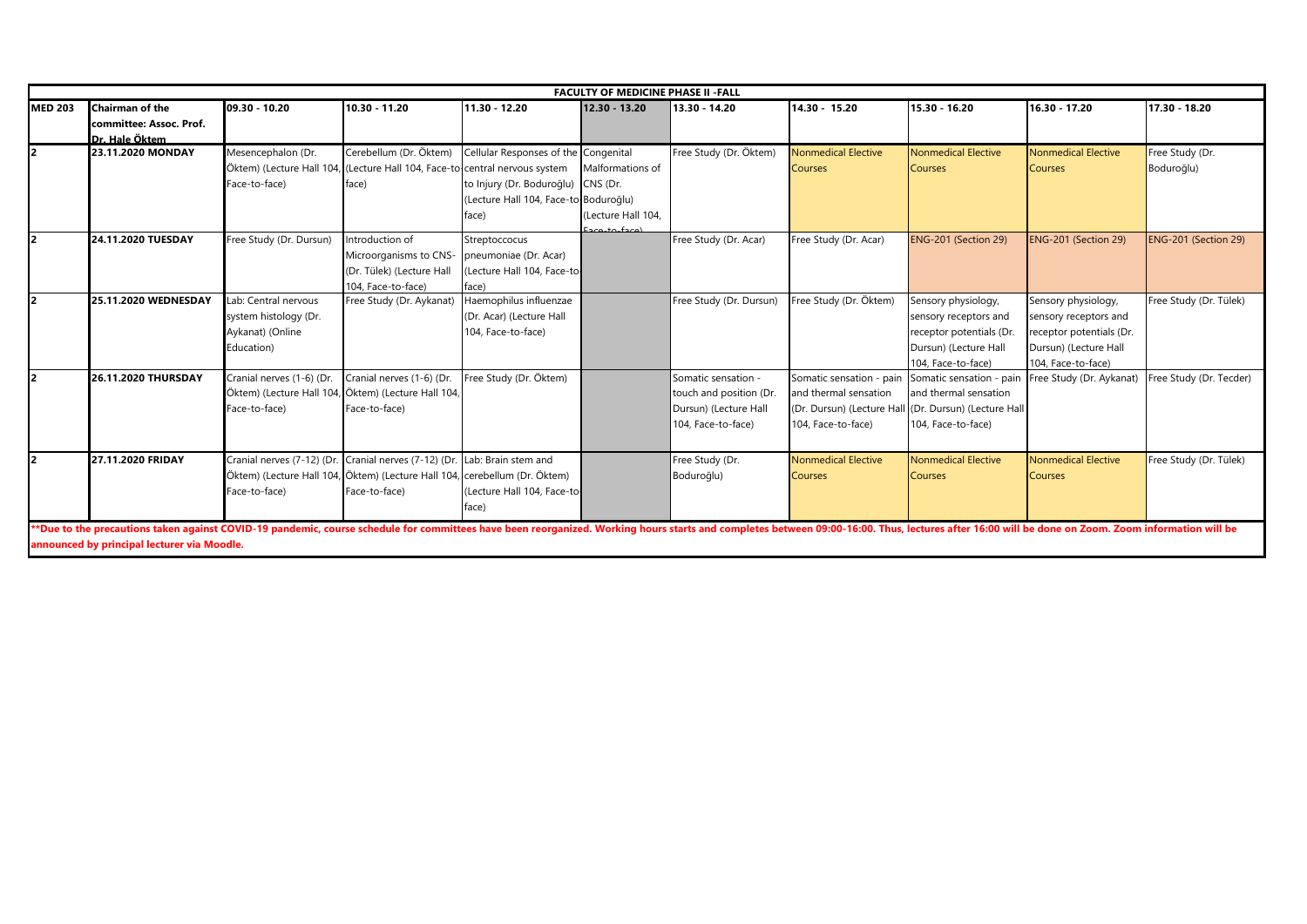|               |                                                                                                                                                                                                                               |                                                |                                                                    |                                                    | <b>FACULTY OF MEDICINE PHASE II - FALL</b> |                          |                                                             |                                       |                                                       |                         |
|---------------|-------------------------------------------------------------------------------------------------------------------------------------------------------------------------------------------------------------------------------|------------------------------------------------|--------------------------------------------------------------------|----------------------------------------------------|--------------------------------------------|--------------------------|-------------------------------------------------------------|---------------------------------------|-------------------------------------------------------|-------------------------|
| <b>MED203</b> | <b>Chairman of the</b>                                                                                                                                                                                                        | 09.30 - 10.20                                  | 10.30 - 11.20                                                      | 11.30 - 12.20                                      | 12.30 - 13.20                              | 13.30 - 14.20            | 14.30 - 15.20                                               | 15.30 - 16.20                         | 16.30 - 17.20                                         | 17.30 - 18.20           |
|               | committee: Assoc. Prof.                                                                                                                                                                                                       |                                                |                                                                    |                                                    |                                            |                          |                                                             |                                       |                                                       |                         |
|               | Dr. Hale Öktem                                                                                                                                                                                                                |                                                |                                                                    |                                                    |                                            |                          |                                                             |                                       |                                                       |                         |
|               | 30.11.2020 MONDAY                                                                                                                                                                                                             | The sympathetic nervous The parasympathetic    |                                                                    | Neisseria meningitis (Dr.                          | isteria monocytogenes                      |                          | <b>Nonmedical Elective</b>                                  | <b>Nonmedical Elective</b>            | <b>Nonmedical Elective</b>                            | Free Study (Dr. Acar)   |
|               |                                                                                                                                                                                                                               | system (Dr. Öktem)                             | nervous system (Dr.                                                | Acar) (Lecture Hall 104,                           | (Dr. Acar) (Lecture Hall                   |                          | <b>Courses</b>                                              | <b>Courses</b>                        | <b>Courses</b>                                        |                         |
|               |                                                                                                                                                                                                                               |                                                | (Lecture Hall 104, Face-to-Öktem) (Lecture Hall 104, Face-to-face) |                                                    | 104, Face-to-face)                         |                          |                                                             |                                       |                                                       |                         |
|               |                                                                                                                                                                                                                               | face)                                          | Face-to-face)                                                      |                                                    |                                            |                          |                                                             |                                       |                                                       |                         |
|               | 01.12.2020 TUESDAY                                                                                                                                                                                                            | <b>General Anesthesics-1</b>                   | <b>General Anesthesics-2</b>                                       | Development of Pituitary                           | Pituitary Gland Histology                  |                          | Free Study (Dr. Aykanat)                                    | ENG-201 (Section 29)                  | ENG-201 (Section 29)                                  | ENG-201 (Section 29)    |
|               |                                                                                                                                                                                                                               | (Dr. Tecder) (Lecture Hall                     | (Dr. Tecder) (Lecture Hall Gland (Dr. Aykanat)                     |                                                    | (Dr. Aykanat) (Lecture                     |                          |                                                             |                                       |                                                       |                         |
|               |                                                                                                                                                                                                                               | 104, Face-to-face)                             | 104, Face-to-face)                                                 | (Lecture Hall 104, Face-to-Hall 104, Face-to-face) |                                            |                          |                                                             |                                       |                                                       |                         |
|               |                                                                                                                                                                                                                               |                                                |                                                                    | face)                                              |                                            |                          |                                                             |                                       |                                                       |                         |
|               | 02.12.2020                                                                                                                                                                                                                    | Neurosyphilis(Dr. Acar)                        | Development of Pineal                                              | Pineal Gland Histology                             |                                            | Motor functions of the   | Motor functions of the                                      | Thalamus (Dr. Öktem)                  | Free Study (Dr.                                       | Free Study (Dr. Dursun) |
|               | <b>WEDNESDAY</b>                                                                                                                                                                                                              | (Lecture Hall 104, Face-to-Gland (Dr. Aykanat) |                                                                    | (Dr. Aykanat) (Lecture                             |                                            | spinal cord (Dr. Dursun) | spinal cord (Dr. Dursun)                                    | (Lecture Hall 104, Face-to Boduroğlu) |                                                       |                         |
|               |                                                                                                                                                                                                                               | face)                                          | (Lecture Hall 104, Face-to-Hall 104, Face-to-face)                 |                                                    |                                            |                          | (Lecture Hall 104, Face-to-(Lecture Hall 104, Face-to-face) |                                       |                                                       |                         |
|               |                                                                                                                                                                                                                               |                                                | face)                                                              |                                                    |                                            | face)                    | face)                                                       |                                       |                                                       |                         |
|               | 03.12.2020 THURSDAY                                                                                                                                                                                                           | Infections of Central                          | Hypothalamus (Dr.                                                  | Hypophysis (Dr. Öktem)                             |                                            | Lab: Cranial nerves (Dr. | Motor cortex (Dr.                                           | Lab: Tension reflexes (Dr             | Lab: Tension reflexes (Dr.                            | Free Study (Dr. Öktem)  |
|               |                                                                                                                                                                                                                               | Nervous System (Dr.                            | Öktem) (Lecture Hall 104, (Lecture Hall 104, Face-to-              |                                                    |                                            | Öktem) (Lecture Hall 104 | Dursun) (Lecture Hall                                       |                                       | Dursun) (Multidisciplinary Dursun) (Multidisciplinary |                         |
|               |                                                                                                                                                                                                                               | Boduroğlu)(Lecture Hall                        | Face-to-face)                                                      | face)                                              |                                            | Face-to-face)            | 104, Face-to-face)                                          | Lab, Face-to-face)                    | Lab, Face-to-face)                                    |                         |
|               |                                                                                                                                                                                                                               | 104, Face-to-face)                             |                                                                    |                                                    |                                            |                          |                                                             |                                       |                                                       |                         |
|               | 04.12.2020 FRIDAY                                                                                                                                                                                                             | Free Study (Dr. Tecder)                        | Free Study (Dr. Acar)                                              | Free Study (Dr. Dursun)                            |                                            | Free Study (Dr. Tecder)  | <b>Nonmedical Elective</b>                                  | Nonmedical Elective                   | <b>Nonmedical Elective</b>                            | Free Study (Dr. Tülek)  |
|               |                                                                                                                                                                                                                               |                                                |                                                                    |                                                    |                                            |                          | <b>Courses</b>                                              | <b>Courses</b>                        | Courses                                               |                         |
|               |                                                                                                                                                                                                                               |                                                |                                                                    |                                                    |                                            |                          |                                                             |                                       |                                                       |                         |
|               |                                                                                                                                                                                                                               |                                                |                                                                    |                                                    |                                            |                          |                                                             |                                       |                                                       |                         |
|               |                                                                                                                                                                                                                               |                                                |                                                                    |                                                    |                                            |                          |                                                             |                                       |                                                       |                         |
|               |                                                                                                                                                                                                                               |                                                |                                                                    |                                                    |                                            |                          |                                                             |                                       |                                                       |                         |
|               | **Due to the precautions taken against COVID-19 pandemic, course schedule for committees have been reorganized. Working hours starts and completes between 09:00-16:00. Thus, lectures after 16:00 will be done on Zoom. Zoom |                                                |                                                                    |                                                    |                                            |                          |                                                             |                                       |                                                       |                         |
|               | announced by principal lecturer via Moodle.                                                                                                                                                                                   |                                                |                                                                    |                                                    |                                            |                          |                                                             |                                       |                                                       |                         |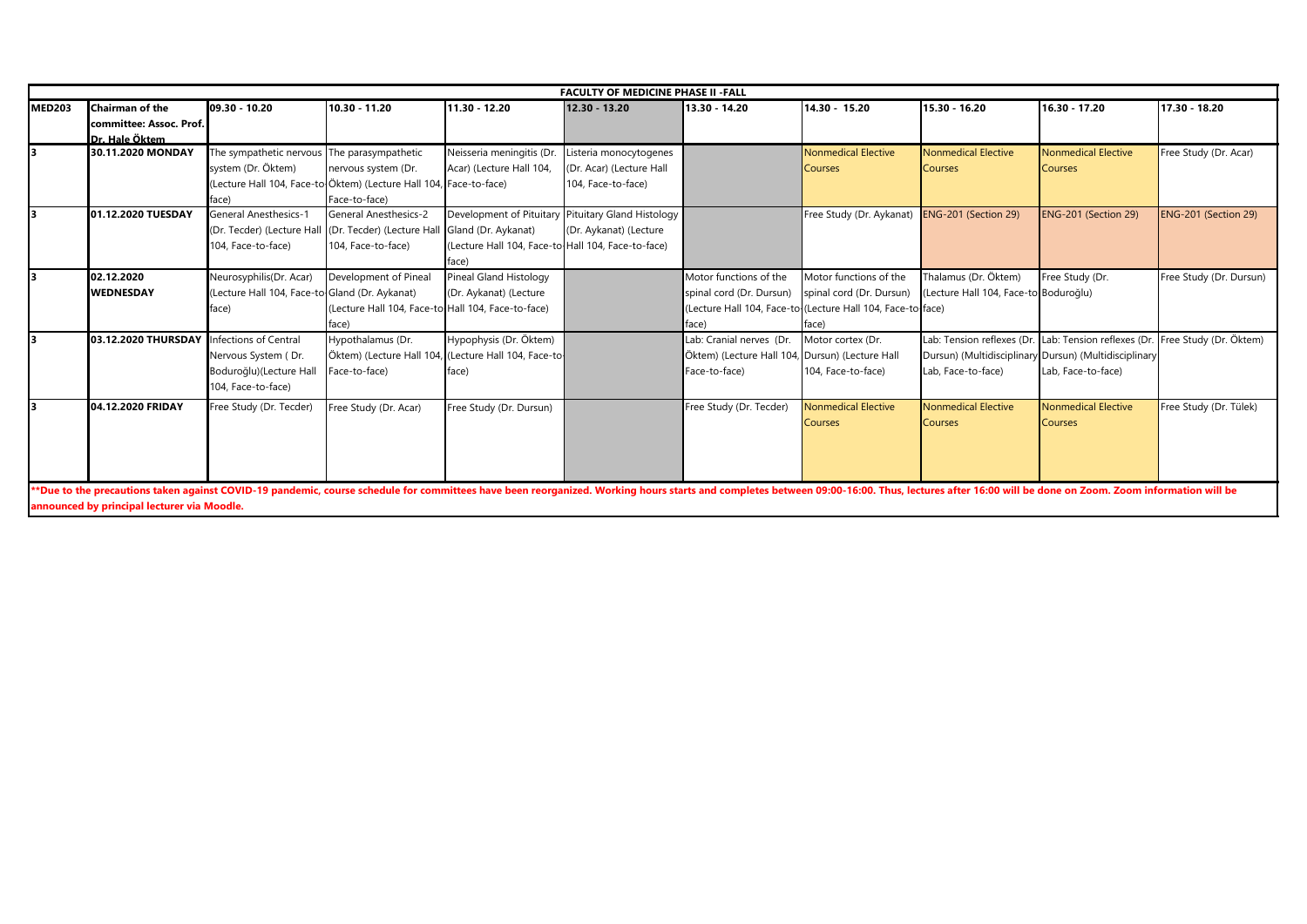|               | <b>FACULTY OF MEDICINE PHASE II - FALL</b>                          |                                                                                                                                       |                                                                                                 |                                                                                                              |               |                                                                                                                              |                                                                                                                          |                                                                                               |                                       |                                                                                                               |  |  |  |
|---------------|---------------------------------------------------------------------|---------------------------------------------------------------------------------------------------------------------------------------|-------------------------------------------------------------------------------------------------|--------------------------------------------------------------------------------------------------------------|---------------|------------------------------------------------------------------------------------------------------------------------------|--------------------------------------------------------------------------------------------------------------------------|-----------------------------------------------------------------------------------------------|---------------------------------------|---------------------------------------------------------------------------------------------------------------|--|--|--|
| <b>MED203</b> | <b>Chairman of the</b><br>committee: Assoc. Prof.<br>Dr. Hale Öktem | 09.30 - 10.20                                                                                                                         | $10.30 - 11.20$                                                                                 | 11.30 - 12.20                                                                                                | 12.30 - 13.20 | 13.30 - 14.20                                                                                                                | 14.30 - 15.20                                                                                                            | 15.30 - 16.20                                                                                 | 16.30 - 17.20                         | 17.30 - 18.20                                                                                                 |  |  |  |
| 4             | 07.12.2020 MONDAY                                                   | Epithalamus,<br>subthalamus and basa<br>ganglia (Dr. Öktem)<br>(Lecture Hall 104, Face- Hall 104, Face-to-face)<br>to-face)           | Cerebral hemispheres:<br>General topography<br>(Dr.Öktem) (Lecture                              | Cerebral hemispheres:<br>Motor and sensory<br>areas (Dr. Öktem)<br>(Lecture Hall 104, Face-<br>to-face)      |               | <b>Malformations</b><br>&developmental<br>diseases of the CNS<br>(Dr. Boduroğlu)<br>(Lecture Hall 104, Face-<br>$frac{1}{2}$ | <b>Nonmedical Elective</b><br><b>Courses</b>                                                                             | Nonmedical<br><b>Elective Courses</b>                                                         | Nonmedical<br><b>Elective Courses</b> | Free Study (Dr.<br>Acar)                                                                                      |  |  |  |
| 4             | 08.12.2020 TUESDAY                                                  | Analgesic and<br>antipyretic drugs(Dr.<br>Tecder) (Lecture Hall<br>104, Face-to-face)                                                 | Opioid Analgesic ve<br>antagonists (Dr.<br>Tecder) (Lecture Hall<br>104, Face-to-face)          | Lab: Pituitary and<br>Pineal Gland histology<br>(Dr. Aykanat) (Online<br>Education)                          |               | Herpes viridea-1 (Dr.<br>Tülek) (Lecture Hall<br>104, Face-to-face)                                                          | Herpes viridea-2 (Dr.<br>Tülek) (Lecture Hall<br>104, Face-to-face)                                                      | ENG-201 (Section ENG-201 (Section<br>29)                                                      | 29)                                   | <b>ENG-201 (Section</b><br>29)                                                                                |  |  |  |
| 4             | 09.12.2020 WEDNESDAY                                                | Prion Diseases (Dr.<br>Boduroğlu)(Lecture<br>Hall 104, Face-to-face)                                                                  | Cerebral hemispheres:<br>Medullary substance<br>(Dr. Öktem) (Lecture<br>Hall 104, Face-to-face) | Drug abuse and<br>addiction-I (Dr. Tecder)<br>Lecture Hall 104, Face-<br>to-face)                            |               | Drug abuse and<br>addiction-II (Dr.<br>Tecder) (Lecture Hall<br>104, Face-to-face)                                           | Picornaviruses-1 (Dr.<br>Tülek) (Lecture Hall-<br>207) (Lecture Hall 104<br>Face-to-face)                                | Picornaviruses -<br>2(Dr. Tülek)<br>(Lecture Hall-207)<br>(Lecture Hall 104,<br>Face-to-face) | Free Study (Dr.<br>Öktem)             | Motor functions<br>of cerebellum and<br>basal ganglia (Dr.<br>Dursun) (Lecture<br>Hall 104, Face-to-<br>face) |  |  |  |
| 4             | 10.12.2020 THURSDAY                                                 | Symptoms and clinical<br>findings of CNS<br>infection (Dr. Acar)<br>(Lecture Hall-207)<br>(Lecture Hall 104, Face- 104, Face-to-face) | Olfactory pathways,<br>rhinencephalon and<br>limbic system (Dr.<br>Öktem) (Lecture Hall         | Lab: Diencephalon,<br>hypophysis and the<br>basal ganglia (Dr.<br>Öktem) (Lecture Hall<br>104, Face-to-face) |               | Lab: Cerebral<br>hemispheres (Dr.<br>Öktem) (Lecture Hall<br>104, Face-to-face)                                              | Motor functions of<br>cerebellum and basal<br>ganglia (Dr. Dursun)<br>(Lecture Hall 104, Face- Face-to-face)<br>to-face) | Vestibular system<br>(Dr. Dursun)<br>(Lecture Hall 104,                                       | Free Study (Dr.<br>Tülek)             | Free Study (Dr.<br>Aykanat)                                                                                   |  |  |  |
| 4             | 11.12.2020 FRIDAY                                                   | Free Study (Dr. Tecder)                                                                                                               | Free Study (Dr.<br>Aykanat)                                                                     | Free Study (Dr.<br>Korkmaz)                                                                                  |               | Free Study (Dr. Dursun) Nonmedical Elective                                                                                  | <b>Courses</b>                                                                                                           | Nonmedical<br><b>Elective Courses</b>                                                         | Nonmedical<br><b>Elective Courses</b> | Free Study (Dr.<br>Tülek)                                                                                     |  |  |  |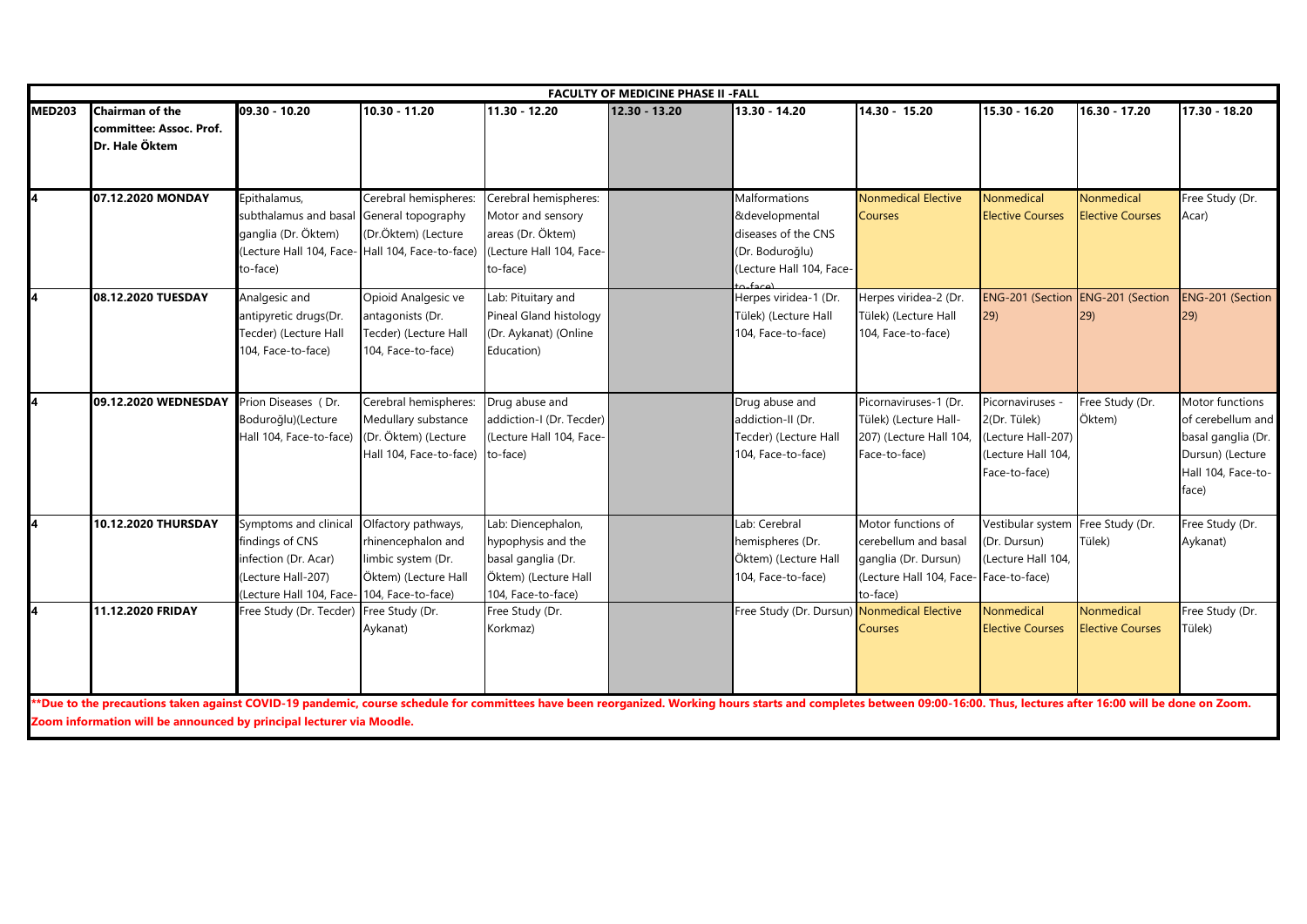|               |                                                                                                                                                                                                                                                                                                  |                                                                                                    |                                                                                       |                                                                                                                       | <b>FACULTY OF MEDICINE PHASE II - FALL</b> |                                                                                                      |                                                                                                                                    |                                                                           |                                       |                                |
|---------------|--------------------------------------------------------------------------------------------------------------------------------------------------------------------------------------------------------------------------------------------------------------------------------------------------|----------------------------------------------------------------------------------------------------|---------------------------------------------------------------------------------------|-----------------------------------------------------------------------------------------------------------------------|--------------------------------------------|------------------------------------------------------------------------------------------------------|------------------------------------------------------------------------------------------------------------------------------------|---------------------------------------------------------------------------|---------------------------------------|--------------------------------|
| <b>MED203</b> | <b>Chairman of the</b><br>committee: Assoc. Prof.<br>Dr. Hale Öktem                                                                                                                                                                                                                              | $09.30 - 10.20$                                                                                    | 10.30 - 11.20                                                                         | 11.30 - 12.20                                                                                                         | 12.30 - 13.20                              | 13.30 - 14.20                                                                                        | 14.30 - 15.20                                                                                                                      | 15.30 - 16.20                                                             | 16.30 - 17.20                         | 17.30 - 18.20                  |
| 5             | 14.12.2020 MONDAY                                                                                                                                                                                                                                                                                | Vessels of the<br>central nervous<br>system (Dr.<br>Öktem) (Lecture<br>Hall 104, Face-to-<br>face) | <b>Brain ventricles</b><br>and<br>cerebrospinal<br>fluid (Dr. Öktem)<br>Face-to-face) | The meninges<br>and sinuses of<br>the brain (Dr.<br>Öktem) (Lecture<br>(Lecture Hall 104, Hall 104, Face-to-<br>face) |                                            | Lab: Cerebral<br>hemispheres (Dr. Elective Courses<br>Öktem) (Lecture<br>Hall 104, Face-to-<br>face) | Nonmedical                                                                                                                         | Nonmedical<br><b>Elective Courses</b>                                     | Nonmedical<br><b>Elective Courses</b> | Free Study                     |
| 5             | 15.12.2020 TUESDAY                                                                                                                                                                                                                                                                               | Free Study (Dr.<br>Öktem)                                                                          | Free Study (Dr.<br>Dursun)                                                            | Cerebrovascular<br>diseases (Dr.<br>Boduroğlu)<br>(Lecture Hall 104,<br>Face-to-face                                  |                                            | Degenerative<br>CNS diseases-1<br>(Dr. Yurdakan)<br>Face-to-face)                                    | Degenerative<br>CNS diseases-2<br>(Dr. Yurdakan)<br>(Lecture Hall 104, (Lecture Hall 104,<br>Face-to-face)                         | <b>ENG-201</b><br>(Section 29)                                            | <b>ENG-201</b><br>(Section 29)        | <b>ENG-201</b><br>(Section 29) |
| 5             | 16.12.2020 WEDNESDAY                                                                                                                                                                                                                                                                             | Free Study (Dr.<br>Öktem)                                                                          | Free Study (Dr.<br>Tülek)                                                             | Tuberculosis<br>meningitis (Dr.<br>Acar) (Lecture<br>Hall 104, Face-to-<br>face)                                      |                                            | Thalamus and<br>reticular<br>formation (Dr.<br>Dursun) (Lecture<br>face)                             | Thalamus and<br>reticular<br>formation (Dr.<br>Dursun) (Lecture<br>Hall 104, Face-to-Hall 104, Face-to-(Lecture Hall 104,<br>face) | Lab: Basal<br>ganglia<br>(demonstration)<br>(Dr. Dursun)<br>Face-to-face) | Free Study (Dr.<br>Acar)              | Free Study (Dr.<br>Dursun)     |
| 5             | 17.12.2020 THURSDAY                                                                                                                                                                                                                                                                              | Demyelinating<br><b>CNS Diseases</b><br>(Dr. Yurdakan)<br>Lecture Hall 104,<br>Face-to-face)       | CBL: CNS<br>Bacterial<br>Infections-1 (Dr.<br>Tülek) (Lecture<br>face)                | CBL: CNS<br>Bacterial<br>Infections-2 (Dr.<br>Tülek) (Lecture<br>Hall 104, Face-to- Hall 104, Face-to-<br>face)       |                                            | Hypothalamus<br>and limbic<br>system (Dr.<br>Dursun) (Lecture<br>face)                               | Hypothalamus<br>and limbic<br>system (Dr.<br>Dursun) (Lecture<br>Hall 104, Face-to-Hall 104, Face-to-face)<br>face)                | Learning and<br>memory (Dr.<br>Dursun) (Lecture<br>Hall 104, Face-to-     | Free Study (Dr.<br>Tülek)             | Free Study (Dr.<br>Tecder)     |
| 5             | 18.12.2020 FRIDAY                                                                                                                                                                                                                                                                                | Free Study (Dr.<br>Korkmaz)                                                                        | Free Study (Dr.<br>Aykanat)                                                           | Free Study (Dr.<br>Dursun)                                                                                            |                                            | Free Study (Dr.<br>Köse)                                                                             | Nonmedical<br><b>Elective Courses</b>                                                                                              | Nonmedical<br><b>Elective Courses</b>                                     | Nonmedical<br><b>Elective Courses</b> | Free Study (Dr.<br>Öktem)      |
|               | **Due to the precautions taken against COVID-19 pandemic, course schedule for committees have been reorganized. Working hours starts and completes between 09:00-16:00. Thus, lectures<br>after 16:00 will be done on Zoom. Zoom information will be announced by principal lecturer via Moodle. |                                                                                                    |                                                                                       |                                                                                                                       |                                            |                                                                                                      |                                                                                                                                    |                                                                           |                                       |                                |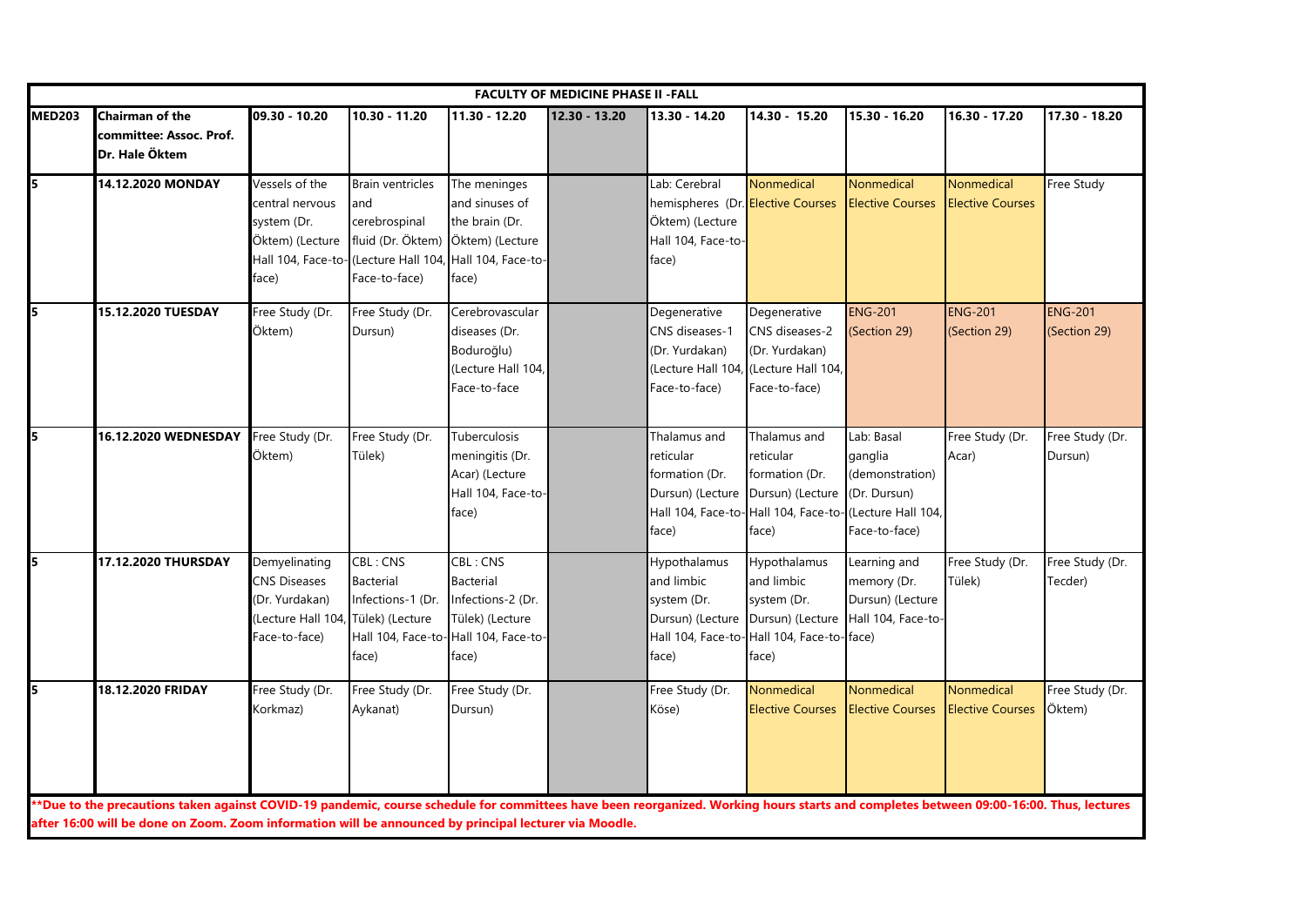|                 | <b>FACULTY OF MEDICINE PHASE II -FALL</b>                                                                                                                                                                                                                                                       |                                                                                                                |                                                                                                                        |                                                                                              |               |                                                                                                                      |                                                                                                                                                                       |                                                                                          |                                |                                |  |  |  |
|-----------------|-------------------------------------------------------------------------------------------------------------------------------------------------------------------------------------------------------------------------------------------------------------------------------------------------|----------------------------------------------------------------------------------------------------------------|------------------------------------------------------------------------------------------------------------------------|----------------------------------------------------------------------------------------------|---------------|----------------------------------------------------------------------------------------------------------------------|-----------------------------------------------------------------------------------------------------------------------------------------------------------------------|------------------------------------------------------------------------------------------|--------------------------------|--------------------------------|--|--|--|
| <b>MED203</b>   | <b>Chairman of the</b><br>committee: Assoc. Prof.<br>Dr. Hale Öktem                                                                                                                                                                                                                             | 09.30 - 10.20                                                                                                  | 10.30 - 11.20                                                                                                          | 11.30 - 12.20                                                                                | 12.30 - 13.20 | 13.30 - 14.20                                                                                                        | 14.30 - 15.20                                                                                                                                                         | 15.30 - 16.20                                                                            | 16.30 - 17.20                  | 17.30 - 18.20                  |  |  |  |
| $6\overline{6}$ | <b>21.12.2020 MONDAY</b>                                                                                                                                                                                                                                                                        | Lab: The meninges<br>and sinuses of the<br>brain (Dr. Öktem)<br>(Lecture Hall 104,<br>Face-to-face)            | Lab: Vessels of the<br>central nervous<br>system (Dr. Öktem) litis-1 (Dr. Acar)<br>(Lecture Hall 104,<br>Face-to-face) | <b>CBL: Viral</b><br>meningitis/encepha<br>(Lecture Hall 104,<br>Face-to-face)               |               | CBL: Viral<br>phalitis-2 (Dr.<br>Acar) (Lecture<br>Hall 104, Face-to-<br>face)                                       | Nonmedical                                                                                                                                                            | Nonmedical<br>meningitis/ence Elective Courses Elective Courses Elective Courses Dursun) | Nonmedical                     | Free Study (Dr.                |  |  |  |
| 6               | 22.12.2020 TUESDAY                                                                                                                                                                                                                                                                              | Genetic metabolic<br>CNS diseases (Dr.<br>Boduroğlu) (Lecture<br>Hall 104, Face-to-<br>face)                   | Prions (Dr. Acar)<br>(Lecture Hall 104,<br>Face-to-face)                                                               | Rabies and other<br>rhabdoviruses (Dr.<br>Tülek) (Lecture Hall<br>104, Face-to-face)         |               | <b>Slow Virus</b><br>Diseases of CNS pituitary<br>(Dr. Acar)<br>(Lecture Hall<br>104, Face-to-<br>face)              | Hypothalamus-<br>relationship (Dr.<br>Dursun) (Lecture<br>Hall 104, Face-to-<br>face)                                                                                 | <b>ENG-201</b><br>(Section 29)                                                           | <b>ENG-201</b><br>(Section 29) | <b>ENG-201</b><br>(Section 29) |  |  |  |
| 6               | 23.12.2020 WEDNESDAY                                                                                                                                                                                                                                                                            | CNS stimulants and<br>Hallucinogens (Dr.<br>Tecder) (Lecture<br>Hall 104, Face-to-<br>face)                    | Free Study (Dr.<br>Öktem)                                                                                              | Free Study (Dr.<br>Aykanat)                                                                  |               | Adenohypophysi Hemispheric<br>s &<br>Neurohypophysi (Dr. Dursun)<br>s (Dr. Dursun)<br>(Lecture Hall<br>104, Face-to- | lateralization<br>Lecture Hall<br>104, Face-to-<br>face)                                                                                                              | EEG, sleep and<br>epilepsy (Dr.<br>Dursun) (Lecture<br>Hall 104, Face-to<br>face)        | Free Study (Dr.<br>Yurdakan)   | Free Study (Dr.<br>Acar)       |  |  |  |
| 6               | 24.12.2020 THURSDAY                                                                                                                                                                                                                                                                             | Parasitic<br>meningitis/encephal Antiepileptics (Dr.<br>itis (Dr. Acar)<br>(Lecture Hall 104,<br>Face-to-face) | Anticonvulsant and<br>Tecder) (Lecture<br>Hall 104, Face-to-<br>face)                                                  | Anticonvulsant and<br>Antiepileptics (Dr.<br>Tecder) (Lecture<br>Hall 104, Face-to-<br>face) |               | Autonomic<br>nervous system<br>functions (Dr.<br>face)                                                               | Autonomic<br>nervous system<br>functions (Dr.<br>Dursun) (Lecture Dursun) (Lecture Dursun) (Lecture<br>Hall 104, Face-to-Hall 104, Face-to-Hall 104, Face-to<br>face) | Autonomic<br>nervous system<br>functions (Dr.<br>face)                                   | Free Study (Dr.<br>Yurdakan)   | Free Study (Dr.<br>Boduroğlu)  |  |  |  |
| 6               | <b>25.12.2020 FRIDAY</b>                                                                                                                                                                                                                                                                        | Free Study (Dr. Acar) Free Study (Dr.                                                                          | Aykanat)                                                                                                               | Free Study (Dr.<br>Boduroğlu)                                                                |               | Free Study (Dr.<br>Tecder)                                                                                           | Nonmedical                                                                                                                                                            | Nonmedical<br>Elective Courses Elective Courses Elective Courses Köse)                   | Nonmedical                     | Free Study (Dr.                |  |  |  |
|                 | *Due to the precautions taken against COVID-19 pandemic, course schedule for committees have been reorganized. Working hours starts and completes between 09:00-16:00. Thus, lectures after<br>16:00 will be done on Zoom. Zoom information will be announced by principal lecturer via Moodle. |                                                                                                                |                                                                                                                        |                                                                                              |               |                                                                                                                      |                                                                                                                                                                       |                                                                                          |                                |                                |  |  |  |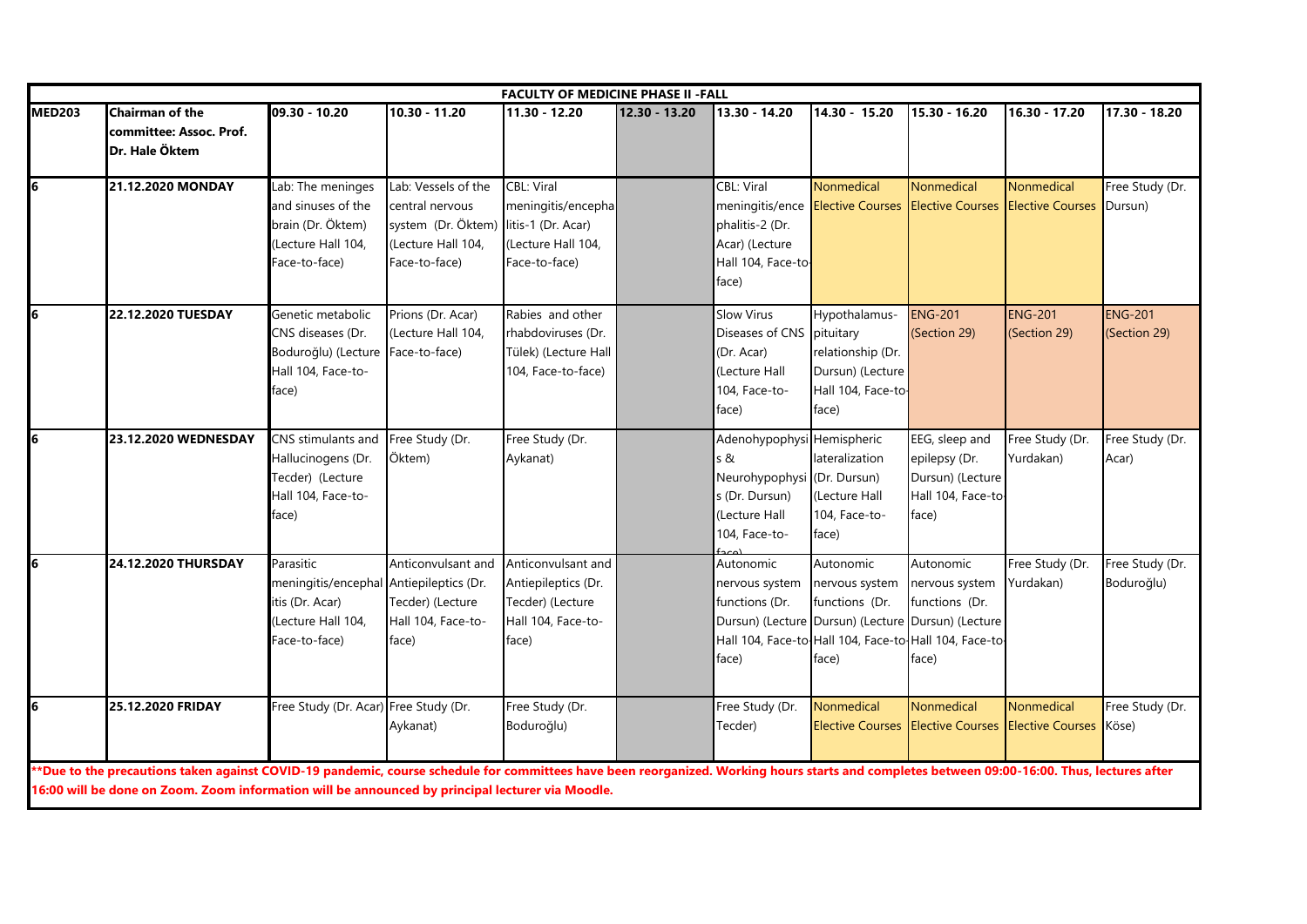|               | <b>FACULTY OF MEDICINE PHASE II -FALL</b>                                                                                                                                                                                     |                        |                                               |                                                      |               |                                               |                                                    |                                                  |                                           |                       |  |  |  |
|---------------|-------------------------------------------------------------------------------------------------------------------------------------------------------------------------------------------------------------------------------|------------------------|-----------------------------------------------|------------------------------------------------------|---------------|-----------------------------------------------|----------------------------------------------------|--------------------------------------------------|-------------------------------------------|-----------------------|--|--|--|
| <b>MED203</b> | Chairman of the                                                                                                                                                                                                               | 09.30 - 10.20          | $10.30 - 11.20$                               | 11.30 - 12.20                                        | 12.30 - 13.20 | 13.30 - 14.20                                 | 14.30 - 15.20                                      | 15.30 - 16.20                                    | 16.30 - 17.20                             | 17.30 - 18.20         |  |  |  |
|               | committee: Assoc. Prof. Dr.                                                                                                                                                                                                   |                        |                                               |                                                      |               |                                               |                                                    |                                                  |                                           |                       |  |  |  |
|               | Hale Öktem                                                                                                                                                                                                                    |                        |                                               |                                                      |               |                                               |                                                    |                                                  |                                           |                       |  |  |  |
|               | 28.12.2020 MONDAY                                                                                                                                                                                                             | The orbit and its      | The eyeball-1 (Dr.                            | The eyeball-2 (Dr.                                   |               | Free Study (Dr. Tülek)                        | <b>Nonmedical Elective</b>                         | <b>Nonmedical Elective</b>                       | <b>Nonmedical Elective</b>                | Free Study (Dr. Köse) |  |  |  |
|               |                                                                                                                                                                                                                               | contents (Dr. Öktem)   |                                               | Öktem) (Lecture Hall 104, Öktem) (Lecture Hall 104,  |               |                                               | <b>Courses</b>                                     | Courses                                          | <b>Courses</b>                            |                       |  |  |  |
|               |                                                                                                                                                                                                                               | Lecture Hall 104       | Face-to-face)                                 | Face-to-face)                                        |               |                                               |                                                    |                                                  |                                           |                       |  |  |  |
|               |                                                                                                                                                                                                                               | Face-to-face)          |                                               |                                                      |               |                                               |                                                    |                                                  |                                           |                       |  |  |  |
|               | 29.12.2020 TUESDAY                                                                                                                                                                                                            | Sedative and           | Sedative and Hypnotic                         | Drugs Used in                                        |               | Brain blood flow                              | Blood-Brain barrier and                            | ENG-201 (Section 29)                             | ENG-201 (Section 29)                      | ENG-201 (Section 29)  |  |  |  |
|               |                                                                                                                                                                                                                               |                        | Hypnotic Drugs- I (Dr. Drugs- II (Dr. Tecder) | Parkinson's Treatment                                |               | regulation-brain                              | CSF circulation (Dr.                               |                                                  |                                           |                       |  |  |  |
|               |                                                                                                                                                                                                                               | Tecder) (Lecture Hall  |                                               | Lecture Hall 104, Face-to-(Dr. Tecder) (Lecture Hall |               | metabolism (Dr. Dursun)                       | ) Dursun) (Lecture Hall                            |                                                  |                                           |                       |  |  |  |
|               |                                                                                                                                                                                                                               | 104. Face-to-face)     | face)                                         | 104. Face-to-face)                                   |               | (Lecture Hall 104, Face-to-104, Face-to-face) |                                                    |                                                  |                                           |                       |  |  |  |
|               |                                                                                                                                                                                                                               |                        |                                               |                                                      |               | face)                                         |                                                    |                                                  |                                           |                       |  |  |  |
|               | 30.12.2020 WEDNESDAY                                                                                                                                                                                                          | Development of Eye     | Eye histology (Dr.                            | Fungal                                               |               | Lab: EEG practise (Dr.                        | Lab: EEG practise (Dr.                             | Biochemistry of                                  | Free Study (Dr. Yurdakan) Free Study (Dr. |                       |  |  |  |
|               |                                                                                                                                                                                                                               |                        | (Dr. Aykanat) (Lecture Aykanat) (Lecture Hall | meningitis/encephalitis                              |               | Dursun) (Multidisciplinary                    | Dursun) (Multidisciplinar                          | Cerebrospinal fluid (Dr.                         |                                           | Dursun)               |  |  |  |
|               |                                                                                                                                                                                                                               | Hall 104. Face-to-     | 104, Face-to-face)                            | (Dr. Tülek) (Lecture Hall                            |               | Lab, Face-to-face)                            | Lab, Face-to-face)                                 | Kılıç) (Lecture Hall 104,                        |                                           |                       |  |  |  |
|               |                                                                                                                                                                                                                               | face)                  |                                               | 104, Face-to-face)                                   |               |                                               |                                                    | Face-to-face)                                    |                                           |                       |  |  |  |
|               | 31.12.2020 THURSDAY                                                                                                                                                                                                           | Lab: The orbit and its | The visual pathways (Dr.                      | Free Study (Dr. Öktem)                               |               | Peripheral vision                             | Central ways of vision                             | Free Study( Dr. Yurdakan) Free Study (Dr. Tülek) |                                           | Free Study (Dr.       |  |  |  |
|               |                                                                                                                                                                                                                               | contents and the       | Öktem) (Lecture Hall 104,                     |                                                      |               |                                               | mechanisms (Dr. Dursun) (Dr. Dursun) (Lecture Hall |                                                  |                                           | Aykanat)              |  |  |  |
|               |                                                                                                                                                                                                                               | eveball (Dr. Öktem)    | Face-to-face)                                 |                                                      |               | (Lecture Hall 104, Face-to-104, Face-to-face) |                                                    |                                                  |                                           |                       |  |  |  |
|               |                                                                                                                                                                                                                               | Lecture Hall 104       |                                               |                                                      |               | face)                                         |                                                    |                                                  |                                           |                       |  |  |  |
|               |                                                                                                                                                                                                                               | Face-to-face)          |                                               |                                                      |               |                                               |                                                    |                                                  |                                           |                       |  |  |  |
|               | 01.01.2021 FRIDAY                                                                                                                                                                                                             |                        |                                               |                                                      |               | <b>PUBLIC HOLIDAY</b>                         |                                                    |                                                  |                                           |                       |  |  |  |
|               |                                                                                                                                                                                                                               |                        |                                               |                                                      |               |                                               |                                                    |                                                  |                                           |                       |  |  |  |
|               | **Due to the precautions taken against COVID-19 pandemic, course schedule for committees have been reorganized. Working hours starts and completes between 09:00-16:00. Thus, lectures after 16:00 will be done on Zoom. Zoom |                        |                                               |                                                      |               |                                               |                                                    |                                                  |                                           |                       |  |  |  |
|               | announced by principal lecturer via Moodle.                                                                                                                                                                                   |                        |                                               |                                                      |               |                                               |                                                    |                                                  |                                           |                       |  |  |  |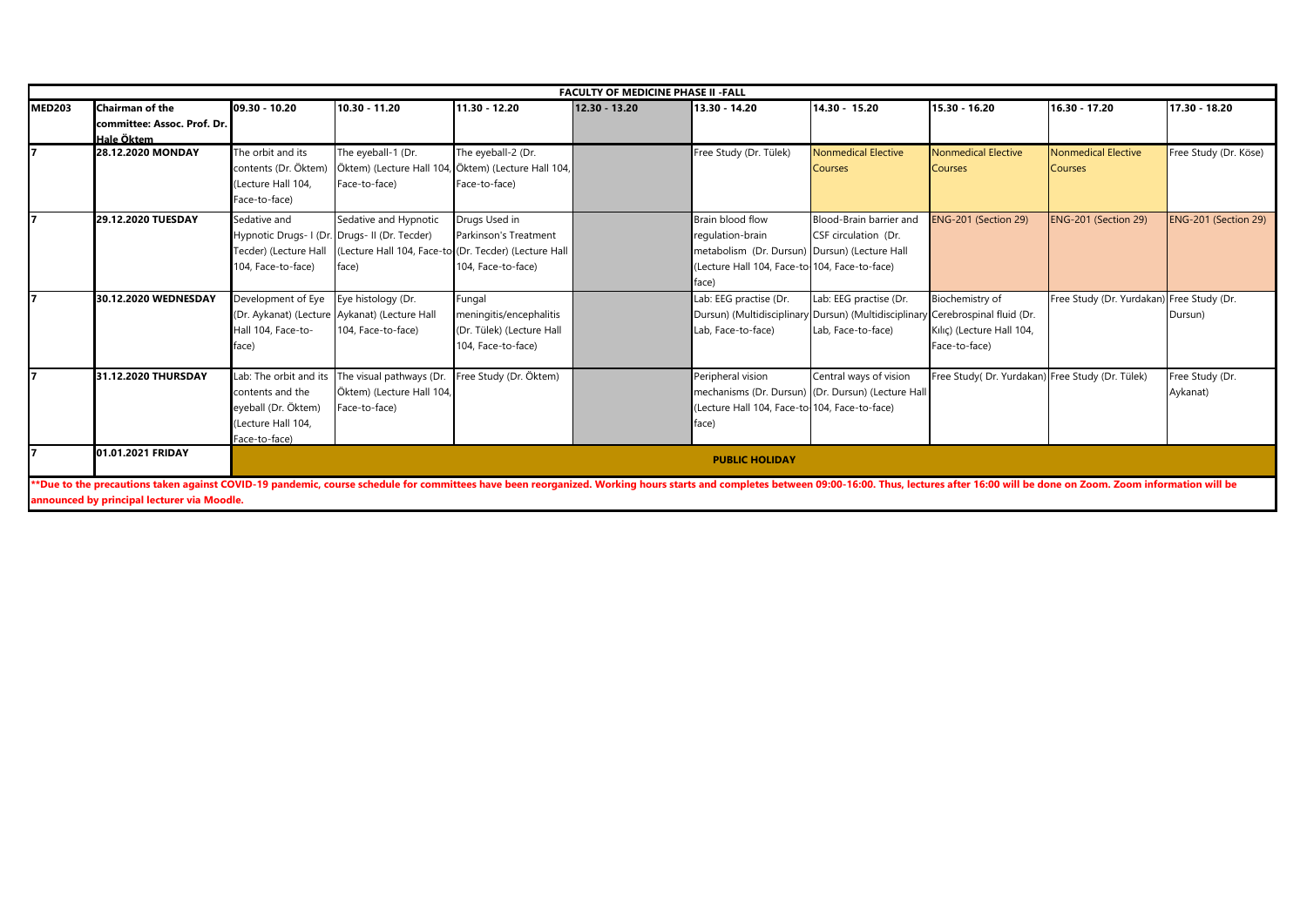|               | <b>FACULTY OF MEDICINE PHASE II - FALL</b>                                                                                                                                                                                    |                                                |                                                                                  |                                                   |               |                                  |                                                             |                          |                         |                      |  |  |  |
|---------------|-------------------------------------------------------------------------------------------------------------------------------------------------------------------------------------------------------------------------------|------------------------------------------------|----------------------------------------------------------------------------------|---------------------------------------------------|---------------|----------------------------------|-------------------------------------------------------------|--------------------------|-------------------------|----------------------|--|--|--|
| <b>MED203</b> | <b>Chairman of the</b>                                                                                                                                                                                                        | 09.30 - 10.20                                  | 10.30 - 11.20                                                                    | 11.30 - 12.20                                     | 12.30 - 13.20 | 13.30 - 14.20                    | 14.30 - 15.20                                               | 15.30 - 16.20            | 16.30 - 17.20           | 17.30 - 18.20        |  |  |  |
|               | committee: Assoc. Prof.                                                                                                                                                                                                       |                                                |                                                                                  |                                                   |               |                                  |                                                             |                          |                         |                      |  |  |  |
|               | Dr. Hale Öktem                                                                                                                                                                                                                |                                                |                                                                                  |                                                   |               |                                  |                                                             |                          |                         |                      |  |  |  |
| l8            | 04.01.2021 MONDAY                                                                                                                                                                                                             | Optic-1 (Dr. Korkmaz)                          | Optic-2 (Dr. Korkmaz)                                                            | The Ear (Dr. Öktem)                               |               | The Ear (Dr. Öktem)              | Nonmedical Elective                                         | Nonmedical Elective      | Nonmedical Elective     | Free Study (Dr.      |  |  |  |
|               |                                                                                                                                                                                                                               | (Online)                                       | (Online)                                                                         | (Lecture Hall 104, Face-to-                       |               | (Lecture Hall 104, Face- Courses |                                                             | <b>Courses</b>           | <b>Courses</b>          | Dursun)              |  |  |  |
|               |                                                                                                                                                                                                                               |                                                |                                                                                  | face)                                             |               | to-face)                         |                                                             |                          |                         |                      |  |  |  |
| l8            | 05.01.2021 TUESDAY                                                                                                                                                                                                            | Local Anesthetics (Dr.                         | Local Anesthetics (Dr.                                                           | Meningococcal                                     |               | Neural stem cells (Dr.           | Free Study (Dr. Köse) ENG-201 (Section                      |                          | <b>ENG-201 (Section</b> | ENG-201 (Section     |  |  |  |
|               |                                                                                                                                                                                                                               |                                                | Tecder) (Lecture Hall 104, Tecder) (Lecture Hall 104, vaccines (Dr. Acar)        |                                                   |               | Köse) (Lecture Hall 104,         |                                                             | <b>29)</b>               | <b>29</b>               |                      |  |  |  |
|               |                                                                                                                                                                                                                               | Face-to-face)                                  | Face-to-face)                                                                    | (Lecture Hall 104, Face-to-                       |               | Face-to-face)                    |                                                             |                          |                         |                      |  |  |  |
|               |                                                                                                                                                                                                                               |                                                |                                                                                  | face)                                             |               |                                  |                                                             |                          |                         |                      |  |  |  |
| l8            | 06.01.2021 WEDNESDAY                                                                                                                                                                                                          | Neuromuscular Blocking Medicines used to treat |                                                                                  | Medicines used to treat                           |               | Lab: Visual field, visual        | Lab: Visual field,                                          | Lab:                     | Free Study (Dr.         | <b>Advisor Visit</b> |  |  |  |
|               |                                                                                                                                                                                                                               | Drugs (Dr. Tecder)                             | depression (Dr. Tecder)                                                          | mania (Dr. Tecder)                                |               | acuity and color vision          | visual acuity and                                           | Accommodation and Tülek) |                         |                      |  |  |  |
|               |                                                                                                                                                                                                                               |                                                | Lecture Hall 104, Face-to-(Lecture Hall 104, Face-to-(Lecture Hall 104, Face-to- |                                                   |               | (Dr. Dursun)                     | color vision (Dr.                                           | pupil reflex (Dr.        |                         |                      |  |  |  |
|               |                                                                                                                                                                                                                               | face)                                          | face)                                                                            | face)                                             |               | (Multidisciplinary Lab,          | Dursun)                                                     | Dursun)                  |                         |                      |  |  |  |
|               |                                                                                                                                                                                                                               |                                                |                                                                                  |                                                   |               | Face-to-face)                    | (Multidisciplinary                                          | (Multidisciplinary       |                         |                      |  |  |  |
|               |                                                                                                                                                                                                                               |                                                |                                                                                  |                                                   |               |                                  | Lab. Face-to-face)                                          | Lab, Face-to-face)       |                         |                      |  |  |  |
| l8            | 07.01.2021 THURSDAY                                                                                                                                                                                                           | Optic-3 (Dr. Korkmaz)                          | Optic-4 (Dr. Korkmaz)                                                            | Neuroleptics (Dr. Tecder)                         |               | Clinical Approaches to           | <b>Clinical Approaches</b>                                  | Lab. CSF evaluation.     | Free Study (Dr.         | Free Study (Dr.      |  |  |  |
|               |                                                                                                                                                                                                                               | (Online)                                       | (Online)                                                                         | (Lecture Hall 104, Face-to-                       |               | <b>Head and Brain</b>            | to Head and Brain                                           | (Dr. Tülek) (Lecture     | Tülek)                  | Yakupoğlu)           |  |  |  |
|               |                                                                                                                                                                                                                               |                                                |                                                                                  | face)                                             |               | Traumas-1 (Dr.                   | Traumas-2 (Dr.                                              | Hall 104, Face-to-       |                         |                      |  |  |  |
|               |                                                                                                                                                                                                                               |                                                |                                                                                  |                                                   |               | Yakupoğlu) (Lecture              | Yakupoğlu) (Lecture face)                                   |                          |                         |                      |  |  |  |
|               |                                                                                                                                                                                                                               |                                                |                                                                                  |                                                   |               | Hall 104, Face-to-face)          | Hall 104, Face-to-                                          |                          |                         |                      |  |  |  |
|               |                                                                                                                                                                                                                               |                                                |                                                                                  |                                                   |               |                                  | face)                                                       |                          |                         |                      |  |  |  |
| l8            | 08.01.2021 FRIDAY                                                                                                                                                                                                             | Free Study (Dr.                                |                                                                                  | Introduction to Sampling Introduction to Sampling |               | Free Study (Dr. Öktem)           | Nonmedical Elective Nonmedical Elective Nonmedical Elective |                          |                         | Free Study (Dr.      |  |  |  |
|               |                                                                                                                                                                                                                               | Boduroğlu)                                     | · Sampling Methods (Dr.                                                          | - Sampling Methods (Dr.                           |               |                                  | <b>Courses</b>                                              | <b>Courses</b>           | <b>Courses</b>          | Tecder)              |  |  |  |
|               |                                                                                                                                                                                                                               |                                                | Özkurt) (Online                                                                  | Özkurt) (Online                                   |               |                                  |                                                             |                          |                         |                      |  |  |  |
|               |                                                                                                                                                                                                                               |                                                | <b>Education</b> )                                                               | <b>Education</b> )                                |               |                                  |                                                             |                          |                         |                      |  |  |  |
|               | **Due to the precautions taken against COVID-19 pandemic, course schedule for committees have been reorganized. Working hours starts and completes between 09:00-16:00. Thus, lectures after 16:00 will be done on Zoom. Zoom |                                                |                                                                                  |                                                   |               |                                  |                                                             |                          |                         |                      |  |  |  |
|               | will be announced by principal lecturer via Moodle.                                                                                                                                                                           |                                                |                                                                                  |                                                   |               |                                  |                                                             |                          |                         |                      |  |  |  |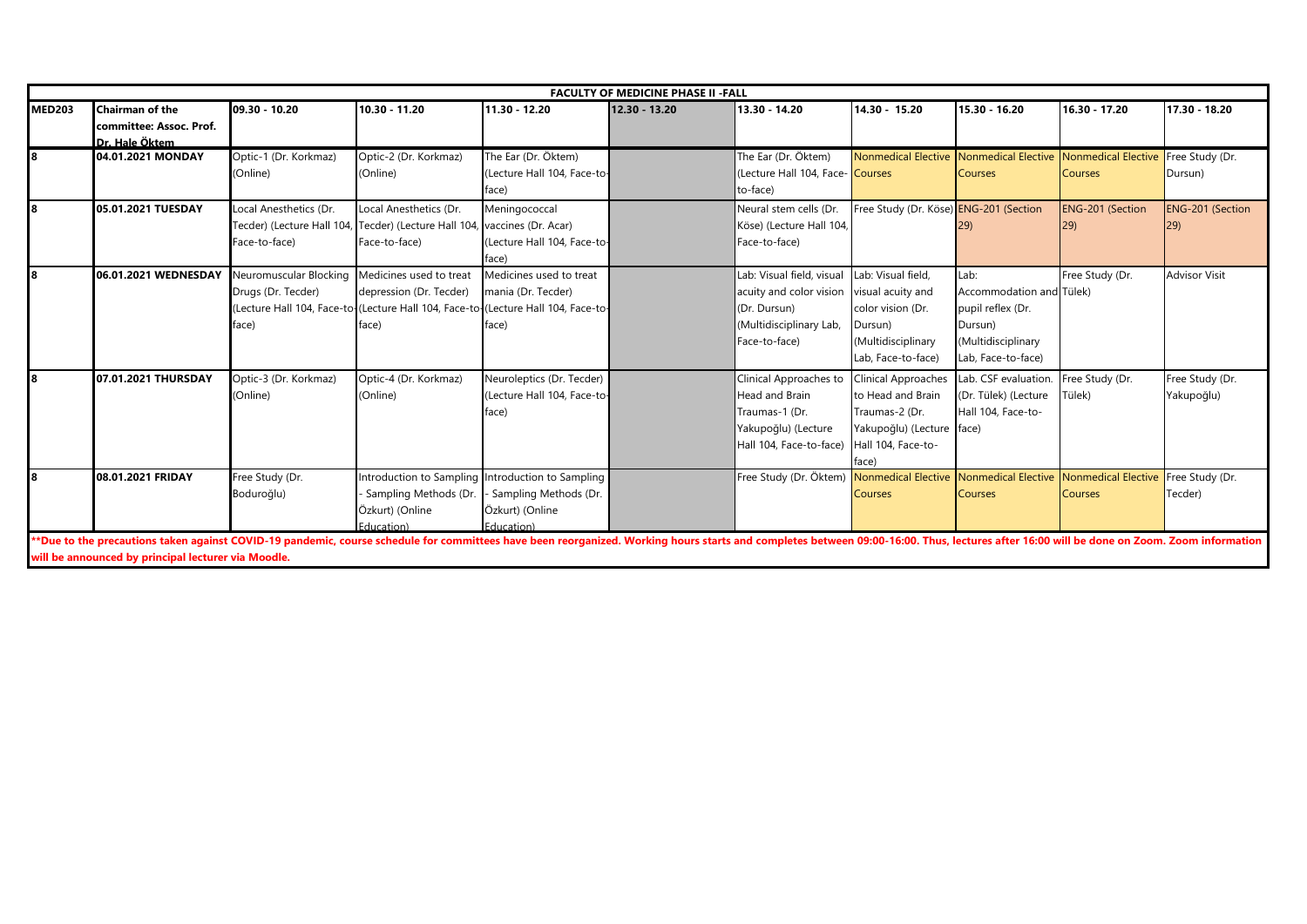|               | <b>FACULTY OF MEDICINE PHASE II - FALL</b>                                                                                                                                                                                    |                                                   |                                                                           |                                                        |               |                           |                                              |                          |                         |                         |  |  |  |
|---------------|-------------------------------------------------------------------------------------------------------------------------------------------------------------------------------------------------------------------------------|---------------------------------------------------|---------------------------------------------------------------------------|--------------------------------------------------------|---------------|---------------------------|----------------------------------------------|--------------------------|-------------------------|-------------------------|--|--|--|
| <b>MED203</b> | Chairman of the                                                                                                                                                                                                               | 09.30 - 10.20                                     | 10.30 - 11.20                                                             | 11.30 - 12.20                                          | 12.30 - 13.20 | 13.30 - 14.20             | 14.30 - 15.20                                | 15.30 - 16.20            | 16.30 - 17.20           | 17.30 - 18.20           |  |  |  |
|               | committee: Assoc. Prof. Dr.                                                                                                                                                                                                   |                                                   |                                                                           |                                                        |               |                           |                                              |                          |                         |                         |  |  |  |
|               | Hale Öktem                                                                                                                                                                                                                    |                                                   |                                                                           |                                                        |               |                           |                                              |                          |                         |                         |  |  |  |
| 9             |                                                                                                                                                                                                                               | Vestibular system and                             | Lab: The ear (Dr. Öktem) Lab: The ear (Dr. Öktem)                         |                                                        |               | Physiology Lecture (Dr.   | Physiology Lecture (Dr.                      | Physiology Lecture (Dr.  | Free Study (Dr. Tecder) | Free Study (Dr. Tülek)  |  |  |  |
|               | 11.01.2021 MONDAY                                                                                                                                                                                                             | auditory pathways (Dr.                            |                                                                           | (Lecture Hall 104, Face-to-(Lecture Hall 104, Face-to- |               | Dursun) (Lecture Hall     | Dursun) (Lecture Hall                        | Dursun) (Lecture Hall    |                         |                         |  |  |  |
|               |                                                                                                                                                                                                                               | Öktem) (Lecture Hall 104, face)                   |                                                                           | face)                                                  |               | 104. Face-to-face)        | 104, Face-to-face)                           | 104. Face-to-face)       |                         |                         |  |  |  |
|               |                                                                                                                                                                                                                               | Face-to-face)                                     |                                                                           |                                                        |               |                           |                                              |                          |                         |                         |  |  |  |
| Ι9            |                                                                                                                                                                                                                               | Development of Ear (Dr.                           | Ear histology (Dr.                                                        | Hypothalamus and                                       |               | Vestibular and Hearing-   | Vestibular and Hearing-2                     | Physiology Lecture (Dr.  | Physiology Lecture (Dr. | Free Study (Dr. Tülek)  |  |  |  |
|               | 12.01.2021 TUESDAY                                                                                                                                                                                                            | Aykanat) (Lecture Hall                            | Aykanat) (Lecture Hall                                                    | Hypohysis Hormones-1                                   |               | (Dr. Korkmaz) (Online     | (Dr. Korkmaz Özkan)                          | Dursun) (Lecture Hall    | Dursun) (Lecture Hall   |                         |  |  |  |
|               |                                                                                                                                                                                                                               | 104, Face-to-face)                                | 104, Face-to-face)                                                        | (Dr. Kılıç) (Lecture Hall                              |               | Education)                | (Online Education)                           | 104, Face-to-face)       | 104, Face-to-face)      |                         |  |  |  |
|               |                                                                                                                                                                                                                               |                                                   |                                                                           | 104 Face-to-face)                                      |               |                           |                                              |                          |                         |                         |  |  |  |
| Ι9            |                                                                                                                                                                                                                               | Discussion-The central                            | Sectional and clinical                                                    | Lab: Eye and Ear                                       |               | Hearing physiology (Dr.   | Chemical senses, Smell                       | Lab: Pathology of CNS    | Free Study (Dr. Dursun) | Free Study (Dr. Öktem)  |  |  |  |
|               |                                                                                                                                                                                                                               | nervous system: Afferent                          | anatomy (Dr. Öktem)                                                       | Histology (Dr. Aykanat)                                |               | Dursun) (Lecture Hall     | and taste (Dr. Dursun)                       | (Dr. Boduroğlu & Dr.     |                         |                         |  |  |  |
|               | 13.01.2021 WEDNESDAY                                                                                                                                                                                                          | and efferent pathways                             | (Online Education)                                                        | (Online Education)                                     |               | 104, Face-to-face)        | (Lecture Hall 104, Face-to-Yurdakan) (Online |                          |                         |                         |  |  |  |
|               |                                                                                                                                                                                                                               | (Dr. Öktem) (Online                               |                                                                           |                                                        |               |                           | face)                                        | Education)               |                         |                         |  |  |  |
|               |                                                                                                                                                                                                                               | Education)                                        |                                                                           |                                                        |               |                           |                                              |                          |                         |                         |  |  |  |
| l9.           |                                                                                                                                                                                                                               | Hypothalamus and                                  | Lab: CSF exam (Dr.                                                        | Case Discussions-(Dr.                                  |               | Lab: Hearing tests-1 (Dr. | Lab: Hearing tests-2 (Dr.                    | Development of voice     | Free Study (Dr. Acar)   | Free Study (Dr. Korkmaz |  |  |  |
|               | 14.01.2021 THURSDAY                                                                                                                                                                                                           | Hypohysis Hormones-2                              | Tülek) (Lecture Hall 104                                                  | Öktem) (Lecture Hall 104,                              |               | Dursun)                   | Dursun)                                      | and perception. Dr.      |                         | Özkan)                  |  |  |  |
|               |                                                                                                                                                                                                                               | (Dr. Kılıç) (Lecture Hall                         | Face-to-face)                                                             | Face-to-face)                                          |               | (Multidisciplinary Lab,   | (Multidisciplinary Lab,                      | Hosal.(Online Education) |                         |                         |  |  |  |
|               |                                                                                                                                                                                                                               | 104, Face-to-face)                                |                                                                           |                                                        |               | Face-to-face)             | Face-to-face)                                |                          |                         |                         |  |  |  |
| l9            |                                                                                                                                                                                                                               |                                                   | Intracranial Hemorrhages-Intracranial Hemorrhage2 Free Study (Dr. Tecder) |                                                        |               | Physiology Lecture (Dr.   | Physiology Lecture (Dr.                      | Physiology Lecture (Dr.  | Physiology Lecture (Dr. | Free Study (Dr. Tecder) |  |  |  |
|               |                                                                                                                                                                                                                               | 1 (Dr. Yakupoğlu) (Online (Dr. Yakupoğlu) (Online |                                                                           |                                                        |               | Dursun) (Online           | Dursun) (Online                              | Dursun) (Online          | Dursun) (Online         |                         |  |  |  |
|               | 15.01.2021 FRIDAY                                                                                                                                                                                                             | Education)                                        | Education)                                                                |                                                        |               | Education)                | Education)                                   | Education)               | Education)              |                         |  |  |  |
|               |                                                                                                                                                                                                                               |                                                   |                                                                           |                                                        |               |                           |                                              |                          |                         |                         |  |  |  |
|               | **Due to the precautions taken against COVID-19 pandemic, course schedule for committees have been reorganized. Working hours starts and completes between 09:00-16:00. Thus, lectures after 16:00 will be done on Zoom. Zoom |                                                   |                                                                           |                                                        |               |                           |                                              |                          |                         |                         |  |  |  |
|               | announced by principal lecturer via Moodle.                                                                                                                                                                                   |                                                   |                                                                           |                                                        |               |                           |                                              |                          |                         |                         |  |  |  |
|               |                                                                                                                                                                                                                               |                                                   |                                                                           |                                                        |               |                           |                                              |                          |                         |                         |  |  |  |